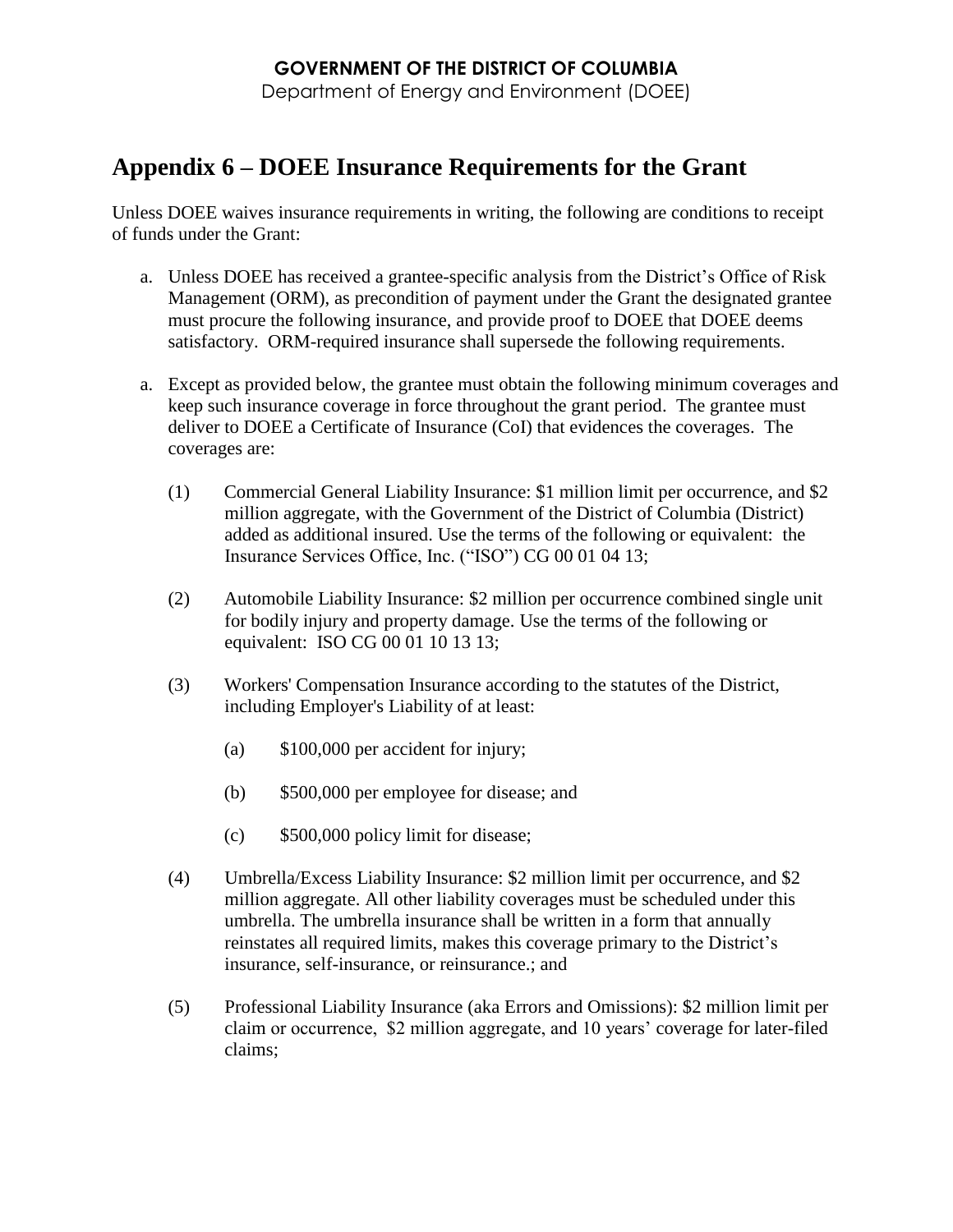- (6) When District property or a District facility is used, crime insurance (third party indemnity) at \$10,000 per occurrence, to cover the dishonest acts of employees of the Grantee, its contractors, subcontractors, and subgrantees that result in loss to the District, and making the District the loss payee;
- (7) Sexual/Physical Abuse and Molestation insurance if minors are involved in the services provided, and no other policy covers the matter, in the amount of \$1 million per occurrence and \$2 million aggregate, with the District as an additional insured. District;
- (8) Employer's Liability Insurance \$500,000 per accident for injury; \$500,000 per employee for disease; and \$500,000 for policy disease limit; and
- (9) Cybersecurity Liability Insurance, with limits not less than \$2 million per occurrence or claim, and \$2 million aggregate. Coverage shall:
	- (a) Be sufficiently broad to respond to the duties and obligations of the grant;
	- (b) Include claims involving infringement of intellectual property, including:
		- i infringement of copyright,
		- ii Infringement of trademark,
		- iii trade dress,
		- iv invasion of privacy violations,
		- v information theft,
		- vi damage to or destruction of electronic information,
		- vii release of private information,
		- viii alteration of electronic information,
		- ix extortion; and
		- x network security;
	- (c) Include breach response cost; and
	- (d) Reimburse credit monitoring expenses.
	- (e) This cybersecurity liability insurance requirement will be considered met if the General Liability Insurance includes an explicit cyber endorsement for the required amounts and coverages.
- b. The Grantee's insurance contract must contain language that means that broader coverage and/or higher limits than those in this document shall apply to the District.
- c. For each project conducted on federal property, in addition to the coverages in paragraph "a." of this section: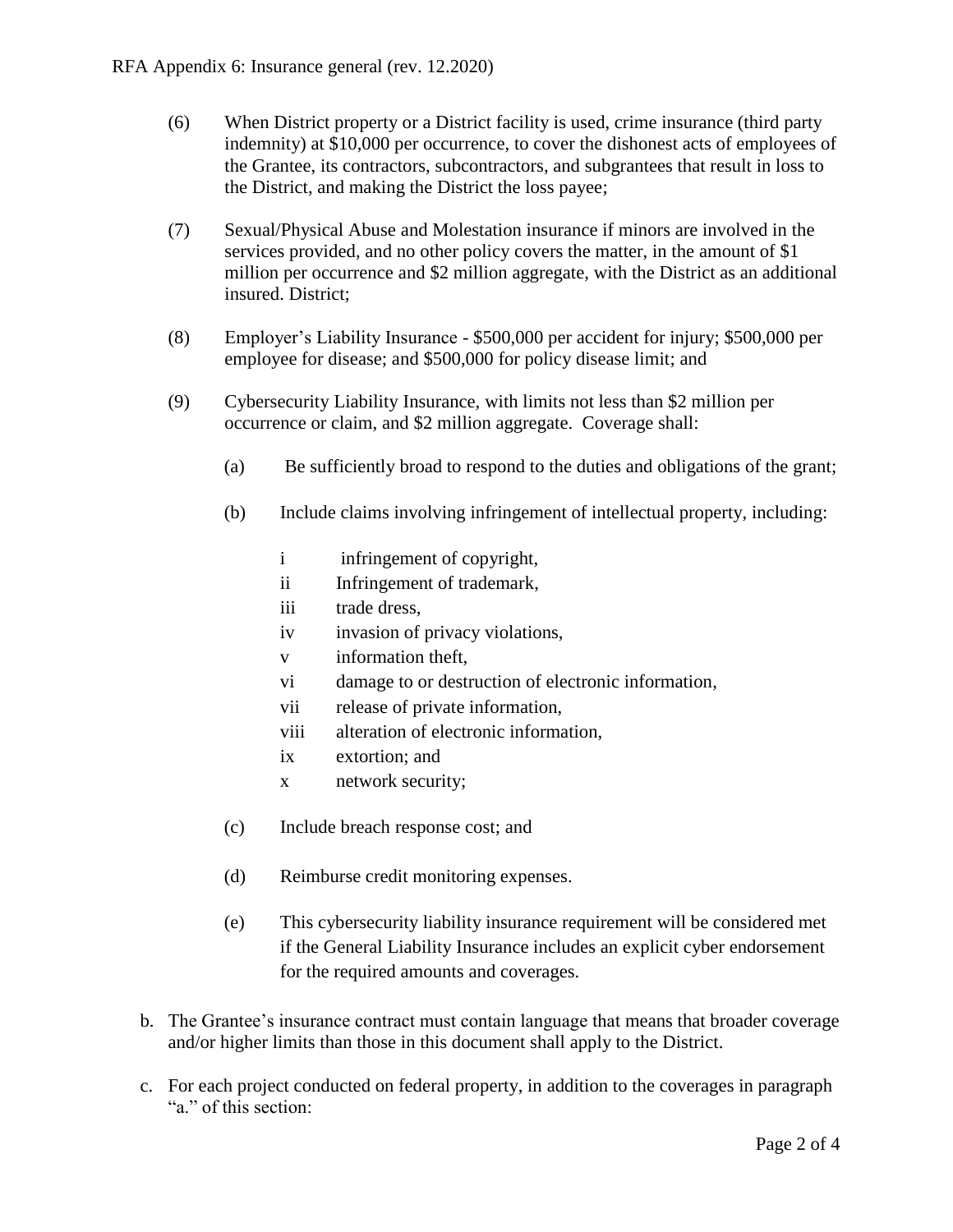- (1) The Grantee and its subgrantees must procure public and employee liability insurance from responsible companies with a minimum limitation to be the greater of:
	- (a) \$1 million per person for any one claim, and an aggregate limit of \$3 million for any number of claims arising from any one incident; or
	- (b) The minimum required by law, if any;
- (2) The United States of America must be named as an additional insured on each such policy;
- (3) Each such policy shall specify that the insured shall have no right of subrogation against the United States for payments of any premiums or deductibles thereunder; and
- (4) Each such policy shall be obtained by the insured, be for the account of the insured, and be at the insured's sole risk.
- d. Each insurance policy obtained by the Grantee shall:
	- (1) Be written with a company licensed by (a) the state in which the Grantee's principal offices are located and qualified to write insurance policies in the District, or (b) the District;
	- (2) Provide for at least thirty (30) days' written notice to DOEE prior to termination or material alteration; and
	- (3) Be written by a company that is financially responsible, with either an A.M. Best Company financial strength and financial size category rating of A-VII or higher, a Standard & Poor's rating of AA or higher, or a Moody's rating of Aa2 or higher.
	- (4) Make the Government of the District an additional insured, and
		- (a) Use the terms of the following or equivalent: ISO Additional Insured Endorsement form CG 20 10 11 85 (or CG 20 10 07 04 **and** CG 20 37 07  $04$ :
		- (b) Use the terms of the following or equivalent to indicate primary coverage, for all claims against the additional insured arising out of the performance of this Grant's activities by the Grantee or its subgrantees, AND without any right of contribution by any other insurance, reinsurance or selfinsurance, including any deductible or retention, maintained by an additional insured: ISO form CG 20 01 04 13; and